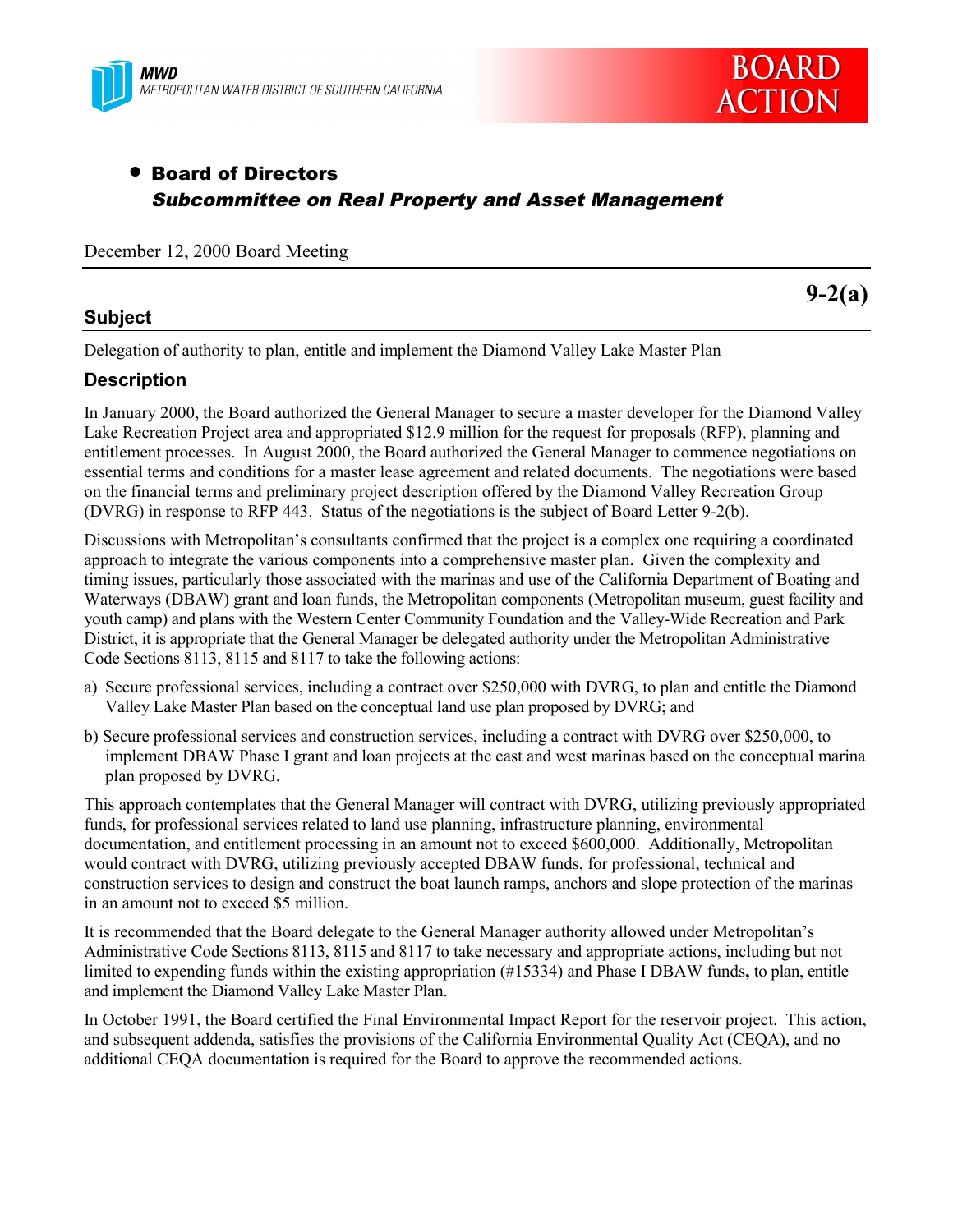# **Policy**

Prior Board Action (Board Letters 9-7, 1/11/00 and 9-4, 6/13/00) and Metropolitan Administrative Code Sections 8113, 8115 and 8117.

# **Board Options/Fiscal Impacts**

#### **Option #1**

Delegate to the General Manager authority allowed under Metropolitan's Administrative Code Sections 8113, 8115 and 8117 to take necessary and appropriate actions, including but not limited to expending funds within the existing appropriation (#15334) and DBAW Phase I funds, to plan, entitle and implement the Diamond Valley Lake Master Plan.

**Fiscal Impact:** Funds have been appropriated (Appropriation #15334) for the planning and entitlement processes and no additional funds are necessary to complete the planning and entitlement phase of the project. Funds to implement the Phase I DBAW projects at the east and west marinas are available from previously accepted Phase I DBAW grant and loan.

#### **Option #2**

Direct the General Manager to proceed within his existing authority to plan, entitle and implement the Diamond Valley Lake Master Plan. This approach will require additional Board actions on specific contract awards related to project implementation and delay project entitlement.

**Fiscal Impact:** Funds have been appropriated (Appropriation #15334) for the planning and entitlement processes and no additional funds are necessary to complete this phase of the project. Funding for the Phase I DBAW grant and loan projects is available from previously accepted Phase I DBAW grant and loan.

### **Staff Recommendation**

Option #1.

*Roy L. Wolfe*

11/30/2000 *Date*

*Manager, Corporate Resources*

*formula Manager* Date

12/1/2000

### **Attachment 1—Detailed Report**

BLA #483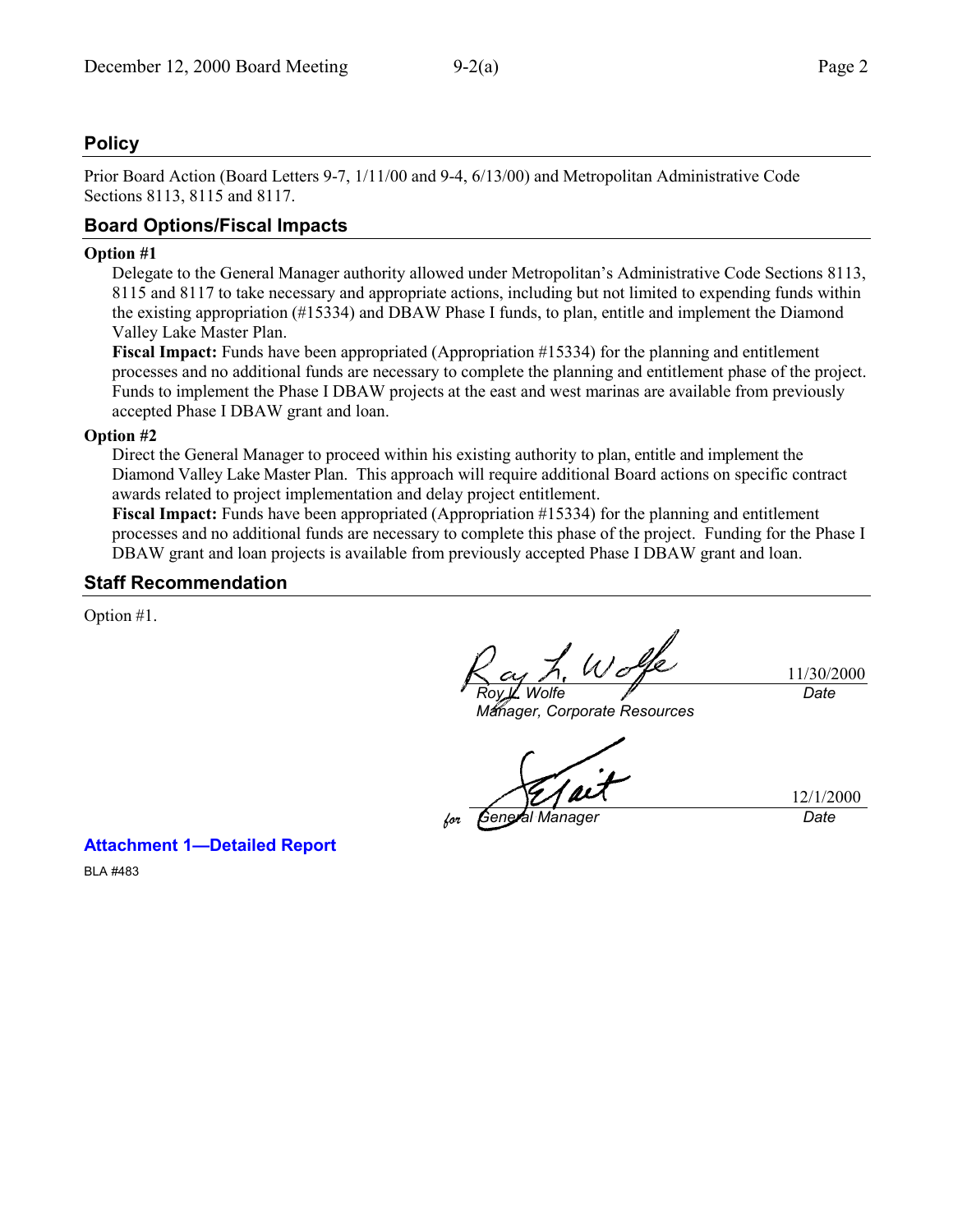# DETAILED REPORT

In January 2000, the Board authorized the General Manager to secure a master developer for the Diamond Valley Lake Recreation Project (Recreation Project) area and appropriated \$12.9 million (#15334) for the Request for Proposals (RFP), planning and entitlement processes. The planning process will result in a master plan that reconciles regional water quality needs and reasonable community expectations, while encouraging public and private investment in an expeditious, cost-effective manner. The Board confirmed that Metropolitan's maximum investment would be \$58 million. The \$12.9 million appropriation, of which \$5.6 million was previously spent, was considered the first installment.

Following the completion of a standard Metropolitan RFP #443, in August 2000, the Board authorized the General Manager to commence a 90-day negotiation period with the selected respondent, the Diamond Valley Recreation Group (DVRG), to establish essential terms and conditions for a master lease agreement and related documents. The negotiations were based on the financial terms and preliminary project description offered by DVRG in response to the RFP. Status of the negotiations is the subject of Board Letter 9-2 (b).

In order to proceed on the project, it will be necessary for Metropolitan to take the following actions:

#### a) Secure professional services as needed to plan and entitle the Diamond Valley Lake Recreation Project

In November 1997, the Board approved a Draft Eastside Reservoir Recreation Plan (Draft Plan) describing the Eastside Reservoir Recreation Project. The scope of the draft plan evolved from the conceptual plan described in the Eastside Reservoir Project Final Environmental Impact Report (FEIR) certified by the Board in October 1991. Neither action created a legal obligation to provide any recreation facilities at the Eastside Reservoir, now Diamond Valley Lake. The creation of the draft plan and subsequent planning efforts cost \$5,606,000. Those costs were transferred to the DVL Recreation Budget as part of the January 2000 Board appropriation of \$12.9 million.

DVRG has used portions of the previous planning efforts in creating its conceptual land use plan. Like the earlier draft plan, the new plan would include such features as marinas, recreation lakes, camping, RV sites and golf. Planned land uses, by planning area, are as follows:

### **East Recreation Area** (1046 acres)

- Multi-purpose Recreation (102 acres) Metropolitan Museum, Train, Western Center and Community Park
- RV Village-Phase 1 (108 acres)
- RV Village-Phase 2 (78 acres)
- Two 9-Hole Golf (87 acres)
- Water Park (35 acres)
- Youth Camp (20 acres)
- Camp Ground (50 acres)
- Conference Center (7 acres)
- Entertainment (6 acres)
- Retail general (5 acres), Entertainment-oriented Retail (8 acres), Restaurants/Retail (5 acres)
- Overflow parking (14 acres)
- Flex Recreation (151 acres) Site for exhibitions and shows, golf driving range, overflow parking
- Day Use Park (18 acres)
- Recreation Lake (53 acres)
- Roads/Trails/Buffer/Open Space (88 acres)
- Drainage (211 acres)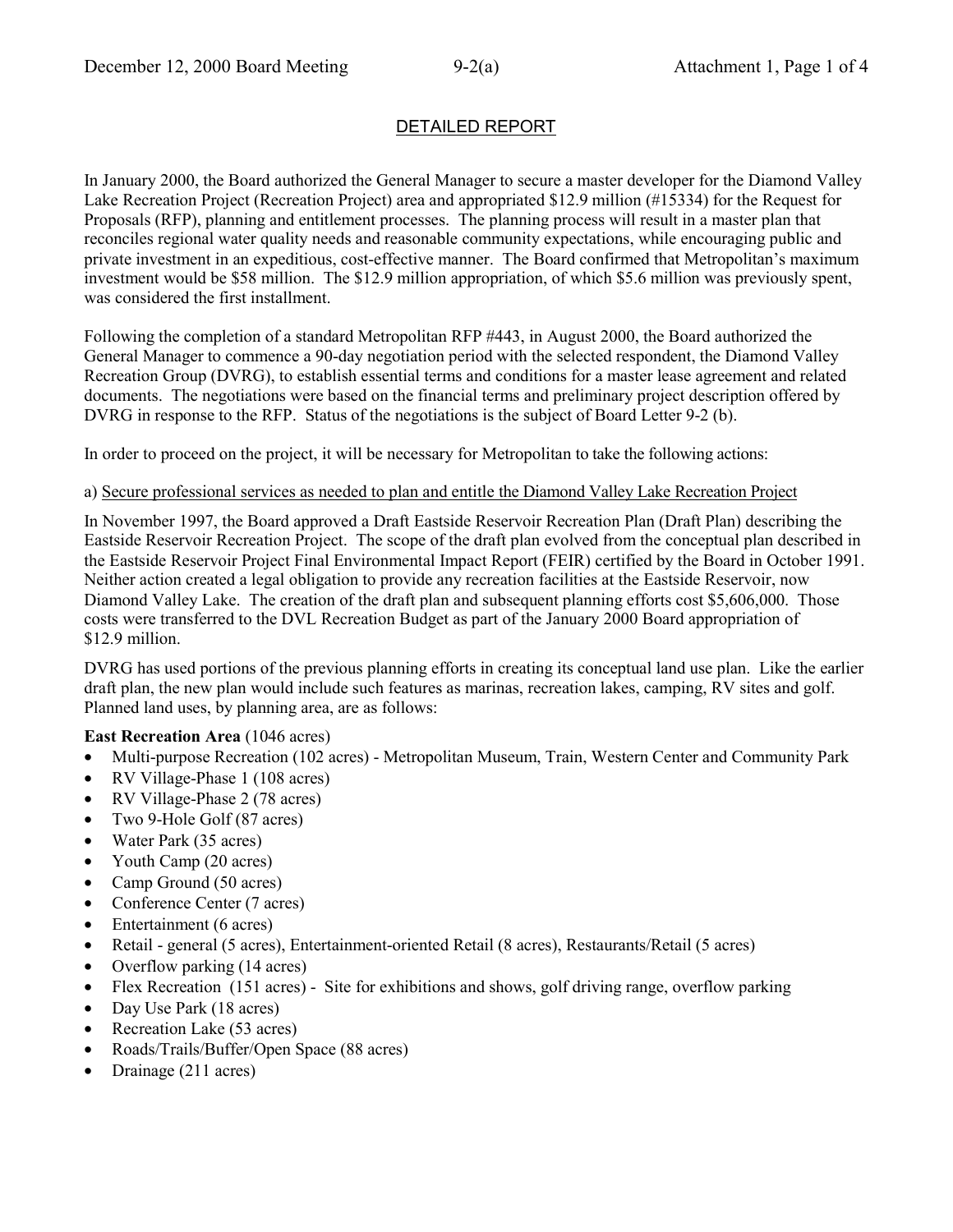### **West Recreation Sub-area** (687 acres)

- RV Village (289 acres)
- Hotel and Clubhouse (9 acres)
- Golf  $(106 \text{ acres})$
- Practice Center (22 acres)
- Flex Recreation (77 acres)
- Retail (9 acres)
- Restaurant/Entertainment (3 acres)
- Farmers Market (10 acres)
- Historic Post Office (1 acre)
- Recreation Lake (84 acres) lake park, beach, fishing, boating
- Open Space (24 acres)
- Roads (32 acres)
- Buffers (17 acres)
- Drainage (4 acres)

### **South Sub-area** (360 acres)

- Residential (221 acres) 376 dwelling units
- Golf (128 acres)
- Roads (11 acres)

### **North Sub-area** (633 acres)

- SFD Lots (182 acres) 6,000 square foot lots: 694 dwelling units
- SFD Lots (105 acres) 7,200 square foot lots: 281 dwelling units
- SFD Lots (110 acres) 8,000 square foot lots: 318 dwelling units
- Seniors (99 acres) 455 dwelling units
- School/Park (12 acres)
- Retail (15 acres)
- Neighborhood Parks (7 acres)
- Roads/Trails/Misc. (79 acres)
- Drainage (24 acres)

### **Marinas**

- East Boat launch ramps, dock, on-water storage, dry storage, boating-related retail, hotel and restaurant
- West Boat launch ramps, dock, dry storage, limited boating-related retail and day-use area.

To the greatest extent feasible, the entitlement process will proceed in accordance with the agreement among the Metropolitan Water District of Southern California, County of Riverside and City of Hemet regarding processing of Subsequent Environmental Impact Report for modifications to the recreation plan of the Eastside Reservoir Project (Board Letter  $7 - 5$ , February 23, 1998). The agreement enables "fast-tracking" of the entitlement process in a cooperative manner. Metropolitan's input will ensure the permitted land uses will be compatible with reservoir operations, the Dr. Roy F. Shipley Reserve and the Multi-Species Reserve.

The timing of the entitlement process is critical to the project in general and the Metropolitan components (Metropolitan museum, guest facility and youth camp) in particular. Although fast-tracking will expedite the process, there are statutory time requirements for notices, comment periods and the like that will necessitate a minimum of approximately 15 months to complete. To expedite the process, it is recommended that the General Manager contract with DVRG, utilizing funds identified for this purpose in the \$12.9 million appropriation, for professional services related to land use planning, infrastructure planning, environmental documentation, and entitlement processing in an amount not to exceed \$600,000.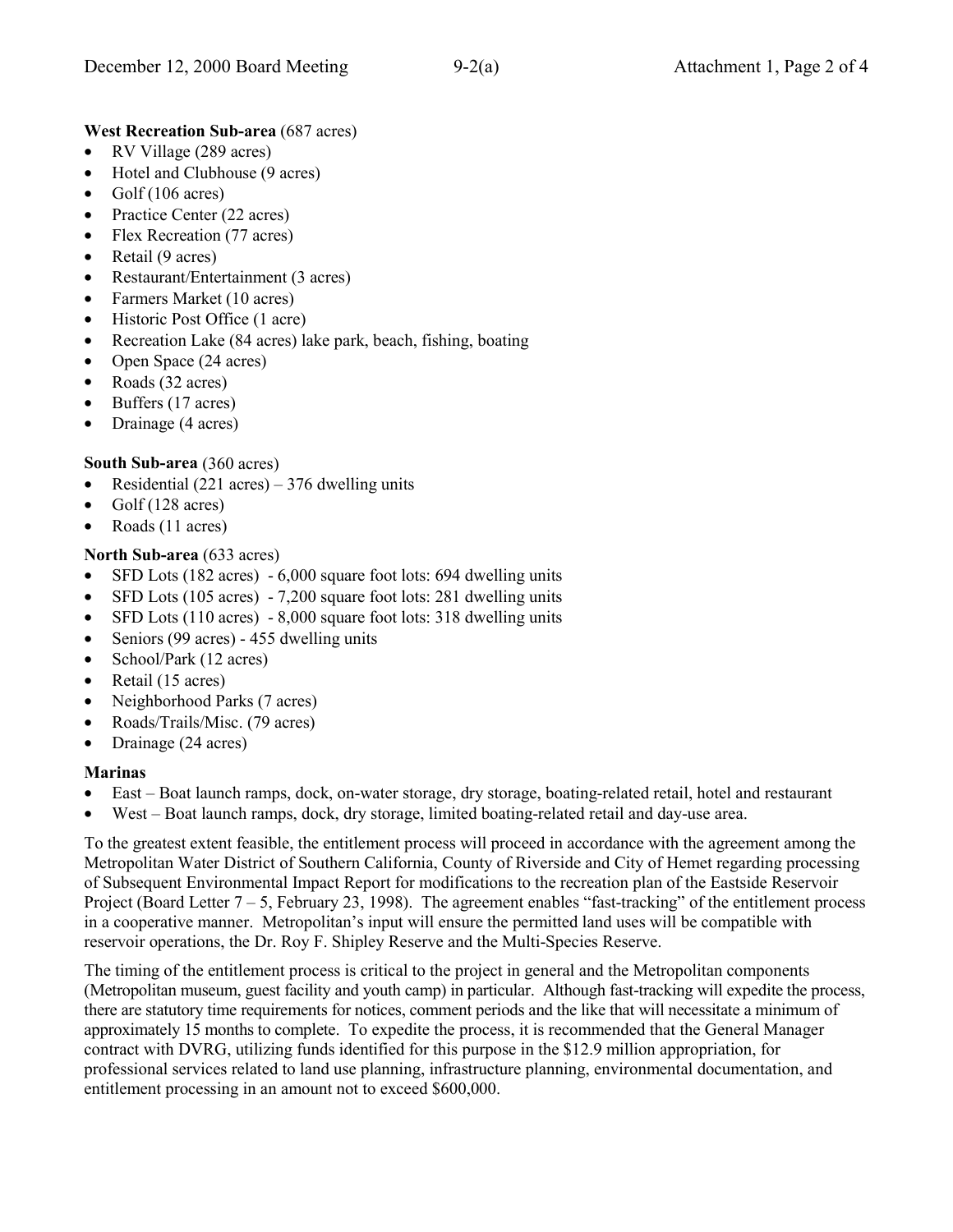#### b) Secure professional services and construction services to implement the Phase I grant and loan projects

As a part of the development and operation of Metropolitan's Diamond Valley Lake (DVL), the Board has adopted a policy which authorizes certain recreational boating activities on the lake. Boating access is planned through two marinas. The California Department of Boating and Waterways (DBAW) provides grants and loans for the design and construction of capital facilities which increase recreational boating opportunities in California. In July 1997, the Board authorized the General Manager to submit a grant application in the amount of \$10,161,000 and a loan application in the amount of \$12,219,000 to DBAW for the design and construction of the facilities described above. In March 1999 the DBAW Commission approved the Phase I grant (\$3,700,000) and loan (\$1,499,000). In May 1999 the Board authorized the General Manager to enter into the Phase I Grant and Phase 1 Loan Agreements with DBAW. In February 2000 the DBAW Commission approved the Phase II grant (\$4,000,000) and loan (\$6,250,000). In June 2000 the Board authorized the General Manager to enter into the Phase II Grant and Phase II Loan Agreements with DBAW and consistent with the DVL master development RFP process, prepare a revised marina project, report back to the Board on that revised marina project and direct staff to seek a restructuring of existing DBAW loans and grants in order to accommodate engineering reassessments of the proposed launch sites, and any consequent changes to the feasible ramp and marina use projections.

Staff and DVRG have met with DBAW to discuss marina planning and feasibility issues. Actual negotiations on loan and grant conditions are in abeyance until a revised marina project is prepared during the course of the master planning effort. DVRG and its marina consultants have reviewed the existing site conditions and continue to explore alternatives. As proposed, both marinas would have boat launch ramps, dry storage, boating/fishing related retail and day use areas. The west marina will have no on-water storage, only a transit dock. The east marina will have rental slips, marina supplies and boat rentals as well as additional commercial development including a hotel and restaurant.

The preliminary assessment by DVRG's marina consultants indicates the feasibility of two marinas. Accordingly, the General Manager will execute the Phase II Grant and Phase II Loan Agreements with DBAW before the end of the calendar year and inform DBAW staff of Metropolitan's desire to be considered for Phase III funding in 2001. The combined \$22.4 million DBAW funding is not included in Metropolitan's potential \$58 million investment, although a portion of the funding is a loan. The revenue generated by the marinas will repay the loan and the grant need not be repaid if Metropolitan complies with the restructured conditions. It is anticipated that DVRG will be liable for loan repayment and complying with the grant conditions.

Funding for the boat launch ramps, anchors and slope protection, is included in the Phase I Grant and Loan Agreements with DBAW. It is recommended that the General Manager be authorized to complete all work required to design, engineer and construct the Phase I grant and loan projects at the DVL marinas through a contract with DVRG in an amount not to exceed \$5 million. Preliminary estimates for use of the funds are as follows: Design/engineering - \$500,000; anchors - \$500,000; boat launch ramps - \$3 million; and slope protection - \$1 million.

Metropolitan's Board of Directors certified the FEIR for the DVL project (formerly the Eastside Reservoir Project) in October 1991 and, subsequently, the Supplemental Environmental Impact Report, and Addendum Nos. 1,2,3,4 and 5 to the FEIR. The Board found that there is no substantial evidence that the proposed minor modifications to the DVL project construction relating to the boat launch facilities, subsurface anchors, and slope protection will have a significant effect on the environment. As part of the original project, the construction of the Phase I grant and loan projects requires no separate entitlement or permitting.

The discussions with Metropolitan's negotiating team confirmed that the project is a complex one requiring a coordinated approach to integrate the various components into a comprehensive master plan. A development project of this nature requires many months to plan and entitle. In addition to reaching agreement with DVRG, Metropolitan and/or DVRG must interact, at a minimum, with the Western Center Community Foundation, the Valley-Wide Recreation and Park District, the City of Hemet, the County of Riverside and the California Department of Boating and Waterways as well as a variety of other regulatory agencies.